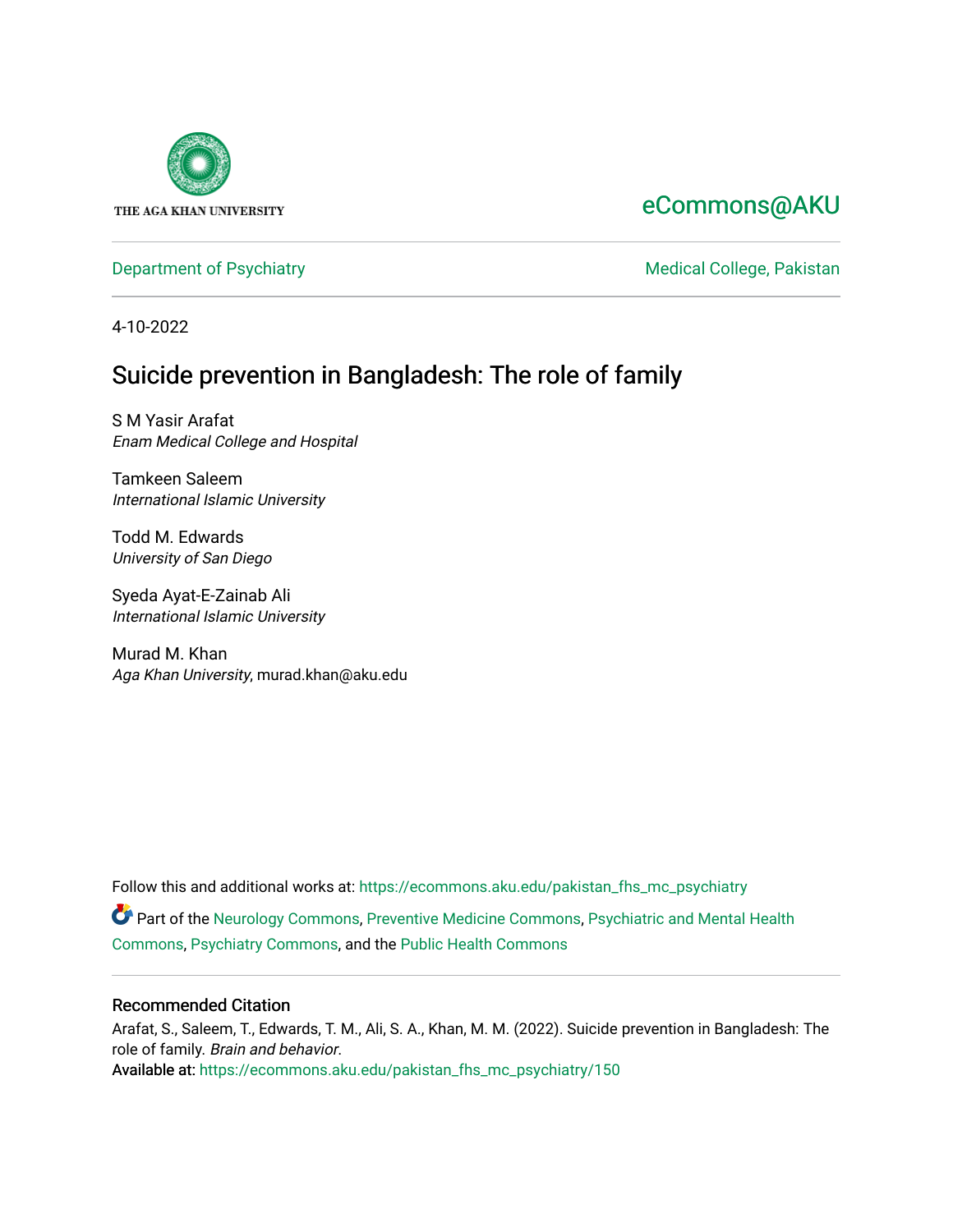

DOI: 10.1002/brb3.2562

#### **COMMENTARY**

# Brain and Behavior<br>
<sub>Open Access</sub> WILEY

## **Suicide prevention in Bangladesh: The role of family**

**S M Yasir Arafat<sup>1</sup> • Tamkeen Saleem<sup>2</sup> Fodd M. Edwards<sup>3</sup> Syeda Ayat-e-Zainab Ali<sup>2</sup> | Murad M. Khan<sup>4</sup>** 

1Department of Psychiatry, Enam Medical College and Hospital, Dhaka, Bangladesh

2Department of Psychology, International Islamic University, Islamabad, Pakistan

3Marital and Family Therapy Program, University of San Diego, San Diego, California, USA

4Department of Psychiatry, Aga Khan University, Karachi, Pakistan

#### **Correspondence**

S M Yasir Arafat, Department of Psychiatry, Enam Medical College and Hospital, Dhaka 1340, Bangladesh.

Email: [arafatdmc62@gmail.com](mailto:arafatdmc62@gmail.com)

#### **Abstract**

**Background:** Suicide is a public health problem that gets little attention in Bangladesh especially in prevention aspects. Recent studies revealed that a significant portion of risk factors is closely related to family events. However, potential prevention strategies considering the family structure and involving family dynamics of Bangladesh have not been discussed.

**Objectives:** We aim to highlight areas of family vulnerability and resilience when the threat of suicide is present, as well as the potential roles of family in suicide prevention in Bangladesh.

**Methods:** We conducted a thorough narrative and focused literature search and synthesized evidence based on available articles discussing suicidality and family dynamics in Bangladesh.

**Results:** Risk factors for suicide prevailing in the family have been organized, and several strategies for coping with family risk factors, including marital discord and family conflict have been proposed for testing empirically.

**Conclusions:** The family has an important role to play in suicide prevention in Bangladesh. However, potential prevention strategies and their effectiveness have been untapped in the country. Studies are warranted to test the effectiveness of the proposed strategies.

#### **KEYWORDS**

family, prevention, risk factors, suicide and family, suicide in Bangladesh

#### **1 INTRODUCTION**

Each year, approximately 700,000 people die by suicide, where about 77% of suicides occur in low- and middle-income countries (World Health Organization [WHO], [2021\)](#page-7-0). Research has focused on suicide as an individual problem; yet, there is a need to view suicide as a family experience and to use multiple perspectives for investigating the role of families in helping prevent suicide (Frey et al., [2016\)](#page-7-0). Suicide can be an act of hopelessness, anger, resentment, or escape from unbearable

pain and distress, which has been linked with earlier bonding conflicts within the family system, interpersonal deficits, and a lack of perceived social support (Prabhu et al., [2010\)](#page-7-0). Consequently, a death by suicide has across-the-board effect on a large variety of people, including family members, friends, contacts, and healthcare professionals (Shear & Zisook, [2014\)](#page-7-0). The suicide may have an impact on family like there may be disruption in relationship between the family members, loss of intimacy, guilt or blame among members, mental distress and other psychological problems, traumatic stress, grief, financial crisis, and a

This is an open access article under the terms of the [Creative Commons Attribution](http://creativecommons.org/licenses/by/4.0/) License, which permits use, distribution and reproduction in any medium, provided the original work is properly cited.

© 2022 The Authors. *Brain and Behavior* published by Wiley Periodicals LLC.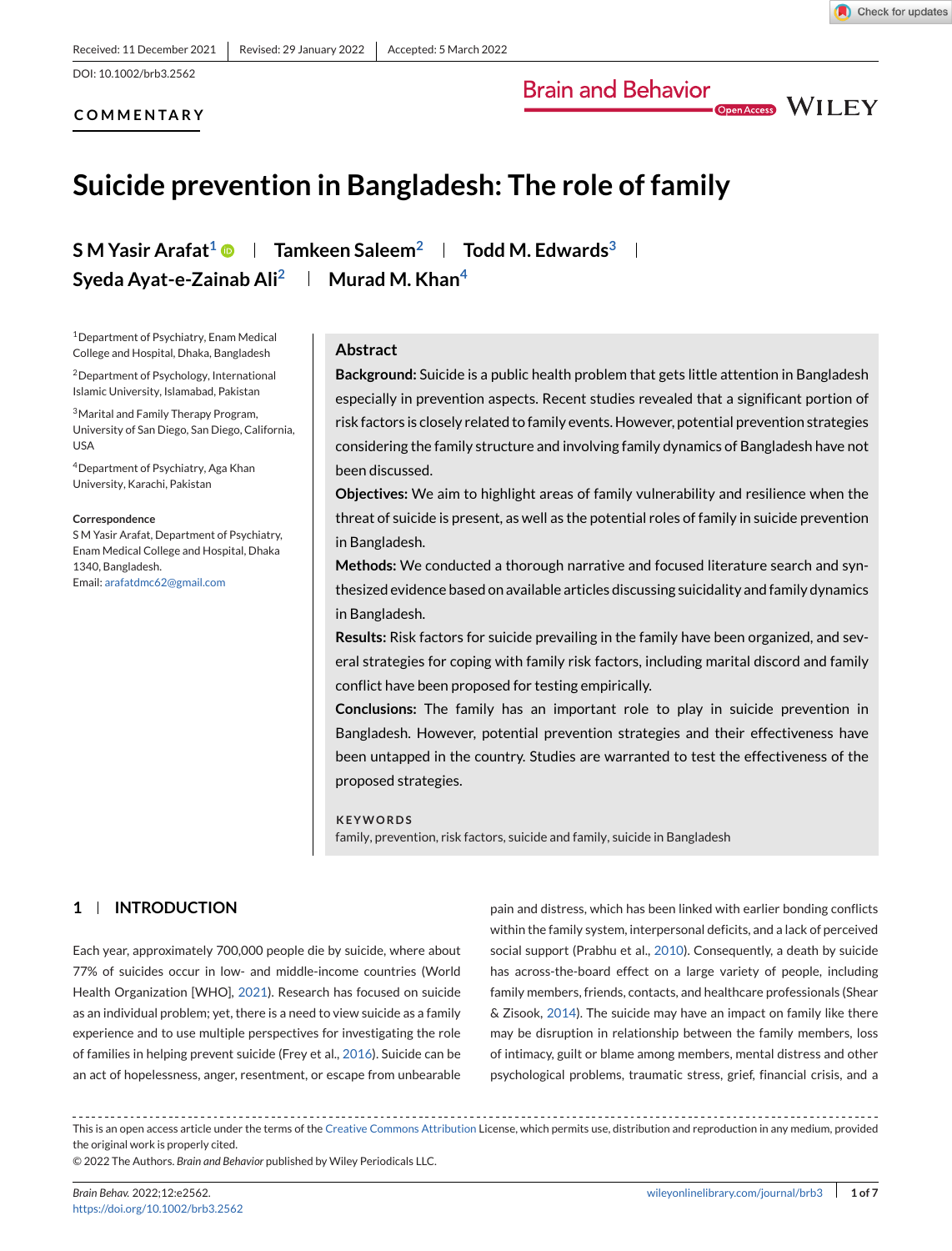tendency to attempt suicide (Ara et al., [2016\)](#page-6-0). Nevertheless, a positive milieu within the family, along with clear and transparent communica-

tion, could help in the identification of risk factors and prevent suicidal behaviors (Edwards et al., [2021\)](#page-7-0). Unfortunately, there is limited research that assesses the contribution of the family factors for the development of treatment modalities and strategies to thwart suicide.

Although suicide is a public health problem in Bangladesh, prevention has received little attention, evidenced by no central suicide prevention strategy (Arafat, [2018;](#page-6-0) Khan et al., [2020\)](#page-7-0). Suicide is still considered a criminal offense in the country (section 309 of the Penal Code 1860) along with cultural stigma and social myths associated with suicide and low suicide literacy (Arafat et al., [2022;](#page-6-0) Khan et al., [2020;](#page-7-0) United for Global Mental Health, [2021\)](#page-7-0). Due to this, people are fearful of sharing suicide intent, seeking help, admitting previous suicide attempt or suicide completion in family by a member to avoid social or legal harassments. The threat of punishment almost does not prevent an individual who take his own life by completing suicide (United for Global Mental Health, [2021\)](#page-7-0). Sporadic prevention strategies have been started in Bangladesh without any harmonization despite the fact that the WHO has been asserting the necessity of governmental involvement (Arafat, [2019\)](#page-6-0). Risk factors for suicide in Bangladesh have not been studied extensively, nor has the role of the family in suicide prevention. We aim to highlight the areas of family vulnerability and resilience when the threat of suicide is present, as well as the potential roles of family in suicide prevention in Bangladesh.

#### **2 METHODS**

We conducted a thorough literature search and narratively synthesized evidence based on available articles discussing suicidality and family dynamics in Bangladesh. Initially, we identified articles discussing suicidality in Bangladesh. The search was conducted in PubMed, Scopus, and Google Scholar with the search term "suicide in Bangladesh." We included articles published in the English language from inception to 2020. We also performed a hand search of three available review articles (two systematic reviews and one narrative review) on suicide in Bangladesh (Arafat, 2017, [2019;](#page-6-0) Arafat et al., [2021\)](#page-6-0). We scrutinized for risk factors for suicide related to the family from the articles and narratively synthesized evidence. We also discussed the family structure and family dynamics from Minuchin's structural model of family systems.We proposed possible prevention strategies based on the conception formulated by the narrative synthesis.

#### **3 RESULTS AND DISCUSSION**

#### **3.1 Family as an interactive system**

Minuchin's [\(1974,](#page-7-0) [1982\)](#page-7-0) structural model of family systems identifies three primary subsystems: spousal subsystem, sibling subsystem, and parent–child subsystem. The spousal subsystem is of particular interest because it links three generations: the marriage, their children, and each spouse's family of origin. Any expected and effective change in children is often facilitated through a change in the spousal subsystem, and change in the spousal subsystem commonly comes from addressing issues with their parents and other family members.

The subsystems are separated by internal boundaries, which regulate closeness and distance while determining membership. For example, the spousal subsystem ideally includes the parents only, but can sometimes include children when the children have been parentified. External boundaries define the relationship between the family and larger systems, such as education and health systems. When assessing boundaries, clinicians determine the permeability of boundaries in several forms such as impermeable/closed, semi-permeable/open, and permeable/diffuse. Semi-permeable boundaries allow for a balance of individual autonomy and closeness between family members or between the family and larger systems in the community.

Assessment of family structure is facilitated by an assessment of a family's flexibility and cohesion. Flexibility refers to the family's ability to adapt to change, which is intimately related to the family's leadership and organization. It has two primary ingredients. First, how does the family mold and reshape its structure to accommodate change? Some families will make the necessary adjustments in roles, responsibilities, and expectations to cope effectively with change, while others will resist such change. For example, a mother is diagnosed with a debilitating chronic illness and is unable to perform the functions normally expected of her. If the family fails to restructure their roles and responsibilities and pretends as if nothing has changed, it is highly likely that stress will increase and the family's functioning will suffer. The second ingredient of flexibility is the continuity that is measured by how is stability maintained in the face of change in a family? When a family is in the midst of change, they are ideally preserving some familiarity, such as daily routines and rituals. Achieving healthy flexibility means striking a delicate balance between continuity and change.

Cohesion refers to connection and support in families—what is the amount of caring, closeness, and affection in the family (Olson & Gorall, [2003\)](#page-7-0)? Family members need to feel secure and safe in their environment, particularly when adversity and stress are high. During times of crisis, family members are ideally turning toward one another to listen and share concerns and offer any assistance that facilitates healing and recovery. When cohesion is lacking (an indication of disengagement), family members may feel disconnected and isolated and look outside the family for needed support. Although high cohesion is usually a strength in families, too much cohesion as evidenced by diffuse or weak internal boundaries (an indication of enmeshment) can block family members' efforts to express individual preferences and may threaten physical and/or emotional privacy. Achieving healthy cohesion means striking a delicate balance between closeness and distance (Olson, [2000;](#page-7-0) Olson et al., [2007;](#page-7-0) Sanders & Bell, [2011\)](#page-7-0).

Extreme imbalances in cohesion and flexibility have been linked to suicidal ideation and behavior (Berryhill et al., [2018;](#page-6-0) Gouveia-Pereira et al., [2014;](#page-7-0) Wedig & Nock, [2007\)](#page-7-0). For example, research has shown that adolescents from chaotic (low cohesion and flexibility) families have higher suicidal ideation than adolescents from a balanced family (Gouveia-Pereira et al., [2014\)](#page-7-0). Cohesion and flexibility have shown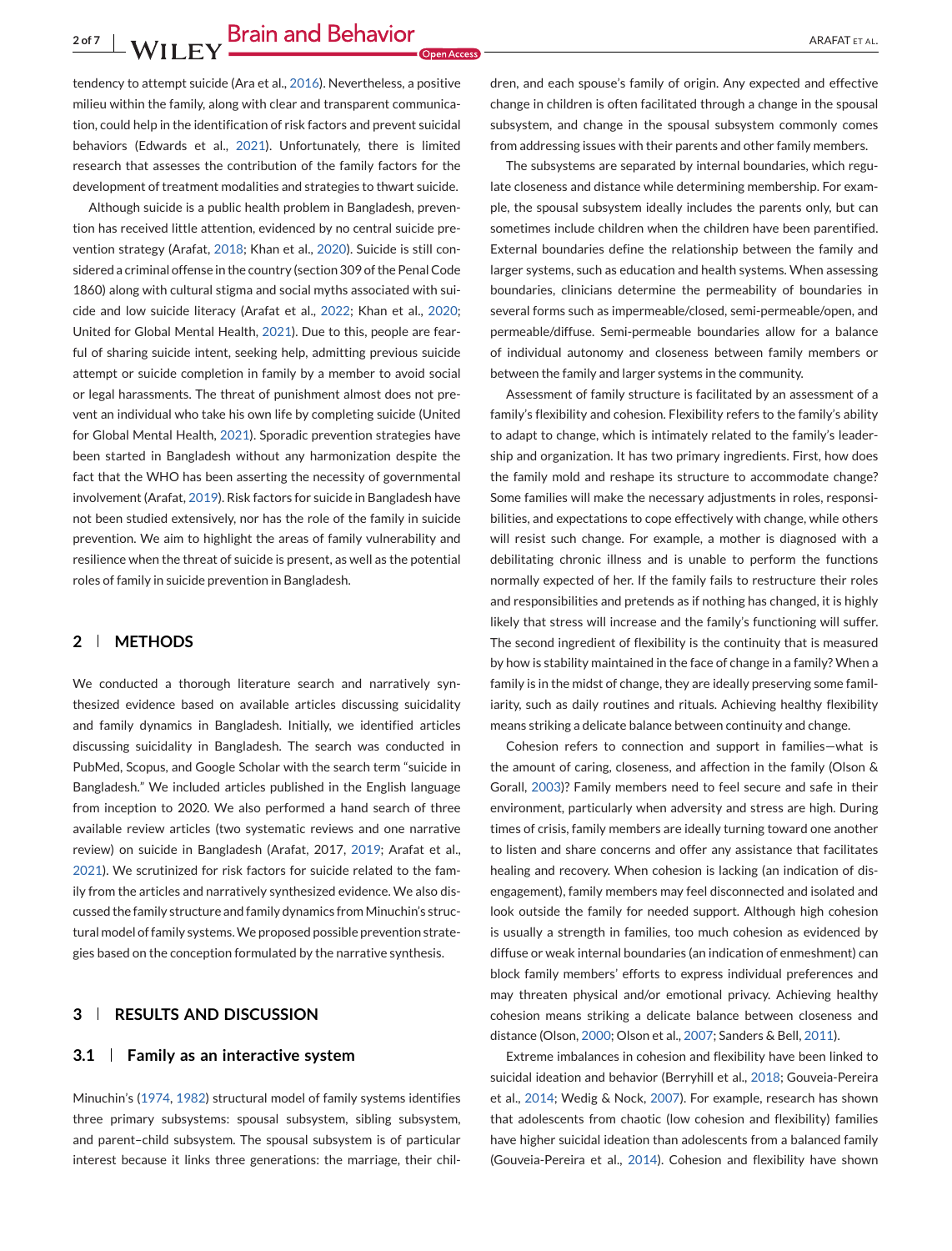to a have protective role on adolescents' suicidal behavior (Gouveia-Pereira et al., [2014\)](#page-7-0). In addition, a lack of warmth and low perceived support, hostile or critical parenting strategies, poor communication, and lack of affection are also seen (Hilt et al., [2008;](#page-7-0) Tschan et al., [2015\)](#page-7-0). In summary, familial factors and a lack of coping strategies can be contributors to suicidal behaviors (Berryhill et al., [2018;](#page-6-0) Liang et al., [2020\)](#page-7-0).

Family structure is a culturally constructed basic unit of society. Theories of healthy family functioning have mostly been defined by the assessment of families in Western culture. What might be defined as healthy flexibility and cohesion in a white, middle-class, American family may not be a healthy balance in families in other parts of the world. Next, we turn to a description of family structure in Bangladeshi culture.

#### **3.2 Bangladeshi family structure**

A family is defined as a group of people who are connected to each other by marriage, blood, or adoption, establishing a single unit, having interactions and communications with each other, and generating and preserving a mutual culture (De Silva, [2005\)](#page-6-0). In South Asia, it is largely ruled by a patriarchal lineage. However, modernization is bringing change. For example, more women are entering the workforce, and there is a rise in youth empowerment that is influencing the experiences of new intimacies and companionship. Some changes are being observed, but the family institution is promulgating some normative behaviors and values (Bhandari & Titzmann, [2017\)](#page-6-0). Other trends are also emerging. For instance, fertility rates are decreasing, and age at the time of marriage is increasing. While adolescent and arranged marriages continue to exist in South Asia, most elderly family members either continue to live with their adult children. Divorce and out-ofwedlock pregnancies continue to be relatively rare (Yeung et al., [2018\)](#page-7-0).

In Bangladesh, family life and structure are changing. The average household size decreased from 5.7 in 1981 to 4.2 in 2019 (Bangladesh Bureau of Statistics, [2019\)](#page-6-0). The number of households with five or fewer members has increased, and the number of households with 6 to 10 persons has decreased between 1991 and 2011 (Bangladesh Bureau of Statistics, [2015\)](#page-6-0). A change in the household head has also been reported; female headed households have increased from 12.8% in 1997 to 14.6% in 2019 (Bangladesh Bureau of Statistics, [2019\)](#page-6-0). Although separation and divorce continue to be uncommon in Bangladesh (National Institute of Population Research and Training et al., [2016\)](#page-7-0), the divorce rate has increased from .47 (males) and 1.59 (females) to 2.7 between 2003 and 2019 (Bangladesh Bureau of Statistics, [2019\)](#page-6-0).

The prevalence of domestic violence experienced by women in Bangladesh is 35% and household food insecurity is 86%. Age at marriage, lack of any support from household members, number of children, and decision-making power of women at the household are significantly related to domestic violence (Haque et al., [2020\)](#page-7-0). A range of negative outcomes are connected with inter-partner violence, encompassing physical and psychological outcomes like chronic pain, respiratory conditions, perinatal problems, sexually transmitted infections,

HIV, depression, anxiety, post-traumatic stress disorder, drug abuse, and suicide (Beydoun et al., [2012;](#page-6-0) Dillon et al., [2013;](#page-6-0) Dokkedahl et al., [2019\)](#page-7-0).

Bangladeshi families prefer high intimacy, cohesion, and interdependence among family members. Parents are supposed to take care of their children until they get married or sometimes even after marriage if the children are not financially stable. Similarly, the children take care of their parents, whether living in the same house or apart. Ideally, children follow the instructions, commands, and fulfill their expectations mostly without any argument. Children tend to see parental control as a reflection of parental warmth (Chowdhury & Rojas-Lizana, [2020\)](#page-6-0). Bangladeshi families prefer to retain their culture with the goal to keep their family bonding strong. Bangladeshi culture and family systems are mostly centered on family cohesion, with an extensive range of collectivistic family traditions (Chowdhury & Rojas-Lizana, [2020\)](#page-6-0).

Like other South Asian countries, Bangladeshi families sometimes, face conflicts when parents try to keep their children under the norms of their home culture (Ghuman, [2000\)](#page-7-0). Research also indicates that Bangladeshi families have some flexibility to embrace new circumstances in order to help their children. They are found to be flexible in changing some of their culture-related behaviors and practices that may not be consistent with their core values, such as close ties with extended family, patriarchal cultural values, religious observance, and marriage arrangements (Hughes et al., [2006\)](#page-7-0).

#### **3.3 Suicide risk factors in Bangladeshi families**

Familial, social, physical, and psychological factors can contribute to and potentially exacerbate suicidal behaviors in Bangladesh. Identification of risk factors for suicide has been understudied in the country. A well-designed case–control psychological autopsy study identified psychiatric disorders, life events, self-harm, sexual violence, unemployment, and social isolation as the risk factors for suicide in an urban setting (Arafat et al., [2021\)](#page-6-0). In the study, 61% had at least one mental disorder and 91% had exposure to life events. As per the Paykel's Life Events Schedule, the life events of 21% of suicides were closely associated with proximal factors related to family members such as arguments with a resident family member (10%), arguments with spouse (8%), marital separation associated with an argument (2%), and an argument with a non-resident family member (1%) (Arafat et al., [2021\)](#page-6-0). Another 47% of suicides were linked with life events indirectly related to family mentioning, such as an academic failure (9%), broken engagement (9%), sexual harassment (8%), financial problems (8%), death of a spouse (3%), business failure (2%), loss of job (2%), physical disease (2%), divorce (1%), a lawsuit (1%), forceful child marriage (1%), and marriage (1%) (Arafat et al., [2021\)](#page-6-0). Relationship problems between the spouses were significantly higher among the cases compared with the controls (Arafat et al., [2021\)](#page-6-0).

In 2007, nine members of a family died by suicide in a small town of Bangladesh; a suicide note was left (Selim, [2010\)](#page-7-0). Extrapolation of the suicidal note revealed that the family members had shared delusion related to their religion. A community-based study from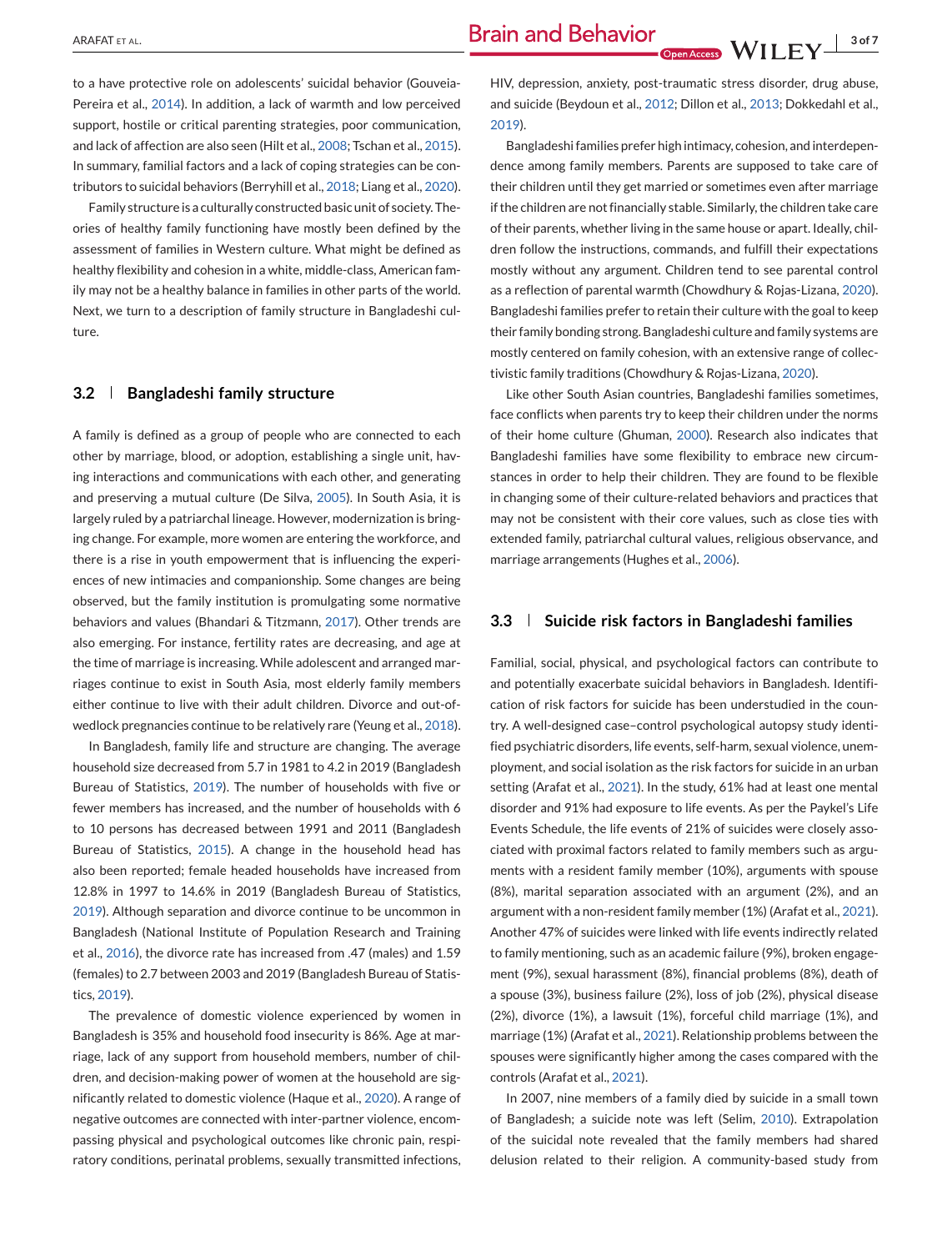

**FIGURE 1** Risk factors for suicide in Bangladesh in different subsystems of family

rural Bangladesh revealed that the risk factors for approximately 63% of suicides were attributed to family problems (Feroz et al., [2012\)](#page-7-0). Another case–control study identified that the risk factors for about 65.5% of suicides were attributed to family conflict (Reza et al., [2013\)](#page-7-0). A narrative review found that the most common proximal deciding factors are related to the family, such as marital discord and conflict with family members (Arafat, [2017\)](#page-6-0). Another scoping review reported that emotional distress due to family was the most common risk factor (Shahnaz et al., [2017\)](#page-7-0). An empirical study assessed the media reports of suicide and revealed that about two-thirds of the proximal factors were related to family issues, such as marital disharmony and conflict with family members (Shah et al., [2017\)](#page-7-0). A systematic review of the literature identified several relational factors associated with suicidal behaviors, including sexual abuse, extramarital relationships, child marriage, death of partner and/or children, domestic violence, and divorce; marital discord and family conflict were the primary factors (Arafat, [2019\)](#page-6-0).

In the spousal subsystem, chronic conflict, marital separation, divorce, forced marriages, and general relationship problems are considered to be predictors of suicide in Bangladesh (Figure 1). Similarly, some factors related to the parent–child subsystem are forceful child marriage, academic failure, death of children, abuse in school, love–relationship issues, domestic violence, and authoritarian parenting. In the sibling subsystem, there may be a role of broken engagements, financial issues, issues in combined family business or business failure, and arguments. There has been recognition of sibling rivalry, and it is observed that children learn to compete for attention, the fulfillment of needs, and empowerment within their families.

Sometimes, there may be unresolved rivalries and non-supportive or strained relationships among the siblings that may lead to suicide.

Bangladesh has been experiencing an increase in domestic violence (Islam et al., [2014\)](#page-7-0). Research has shown that suicidal ideation was more common among abused women in Bangladesh (Johnston & Naved, [2008;](#page-7-0) Naved & Akter, [2008\)](#page-7-0). The authors recommended initiatives to curb domestic violence against women (Naved & Akter, [2008\)](#page-7-0). The psychological autopsy study also revealed that 40% of the life events were closely related to inter-personal violence associated with marital and sexual issues such as spousal discord, extramarital affair, forceful marriage, premarital love relationship, and quarrel with family members (Arafat et al., [2021\)](#page-6-0).

#### **3.4 Proposed family-centric suicide prevention strategies in Bangladesh**

A supportive family environment, healthy relationships among the family members, and open communication may help prevent suicidal behaviors (Edwards et al., [2021\)](#page-7-0). Unfortunately, individuals with suicide ideation often avoid the disclosure of suicidal thoughts to their family members. The WHO advocates the involvement of family members while formulating the management plans of psychiatric patients, especially in low- and middle-income countries due to low resources and weak national mental health services (Edwards et al., [2021\)](#page-7-0). However, it has not been applied and tested in Bangladesh. We suggest the prevention strategies to increase suicidal behavior and increase family resilience (Figure [2\)](#page-5-0).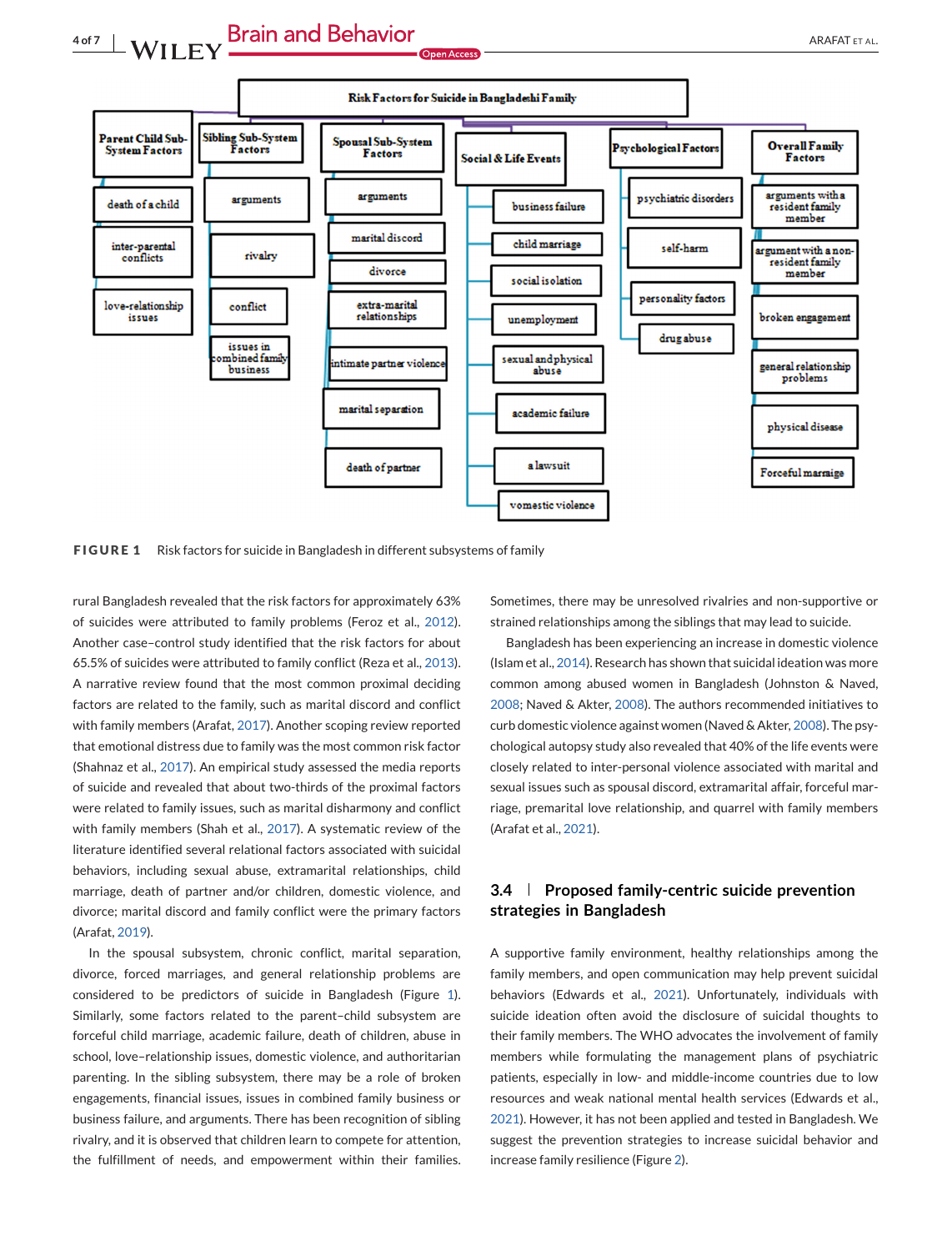<span id="page-5-0"></span>

**FIGURE 2** Proposed family-focused suicide prevention strategies in Bangladesh

#### 3.4.1 Raise awareness

Raising awareness among family members, as well as the general population through mass media, should be considered as a potential prevention strategy. Dispelling myths among the family must be prioritized. Several myths should be targeted such as "suicidal persons do not express the intent," "persons who express the suicidal intent usually do not attempt," and "enquiring about suicidality increases suicide" (Edwards et al., [2021\)](#page-7-0). It has been identified from previous evidence that people used to hide the suicidal intent, behavior, and incidence in Bangladesh due to stigma and legal harassments.

#### 3.4.2 Gatekeeper training

Family members can be trained as gatekeepers for the identification of at-risk members of a family. To date, gatekeeper training has not been started in Bangladesh, and also no community mental health services team has been formulated in the country (Arafat, [2019\)](#page-6-0). The family leaders could be trained to identify risky symptoms, such as recent mood changes, any sign of substance abuse, social isolation, and negative life events (Arafat & Kabir, [2017\)](#page-6-0). They should also be informed about available preventive services.

#### 3.4.3 | Identification of protective factors

Attention to protective factors related to the family should be considered. Religious beliefs and the presence of young children are key protective factors for suicidal attempts in Bangladesh. Several factors have been recommended to consider while identifying the protective

factors, such as the purpose of living, responsibilities towards other family members, exploring the core of oneself, and emotion regulation (Edwards et al., [2021\)](#page-7-0).

#### 3.4.4 Continuity of care

Family members can be a link between the mental health support team and patient, particularly after discharge from the hospital, which can be a risky and frightening time (Arafat & Kabir, [2017;](#page-6-0) Edwards et al., [2021;](#page-7-0) Zalsman et al., [2016\)](#page-7-0). Such continuity is a challenge in Bangladesh due to poor suicide literacy, a high mental health treatment gap, and stigma related to suicide (Arafat et al., [2022;](#page-6-0) Arafat, [2019\)](#page-6-0).

#### $3.4.5$  | Increase access to marital therapy

Programs are also needed to assist spouses in managing their conflicts. A healthy marriage is vital to the overall health of the family. The spousal subsystem has an influence on the other subsystems and has the power to increase or decrease vulnerability.

#### 3.4.6 Supportive family environment and appropriate parenting

The first peer relationship is between siblings. Attention should be paid to sibling conflicts in the early years. Parents need to intervene when children disagree in order to help them solve problems.When left unresolved, sibling conflicts may later become violent and abusive (Arafa et al., [2021;](#page-6-0) Button & Gealt, [2010;](#page-6-0) Feinberg et al., [2012\)](#page-7-0).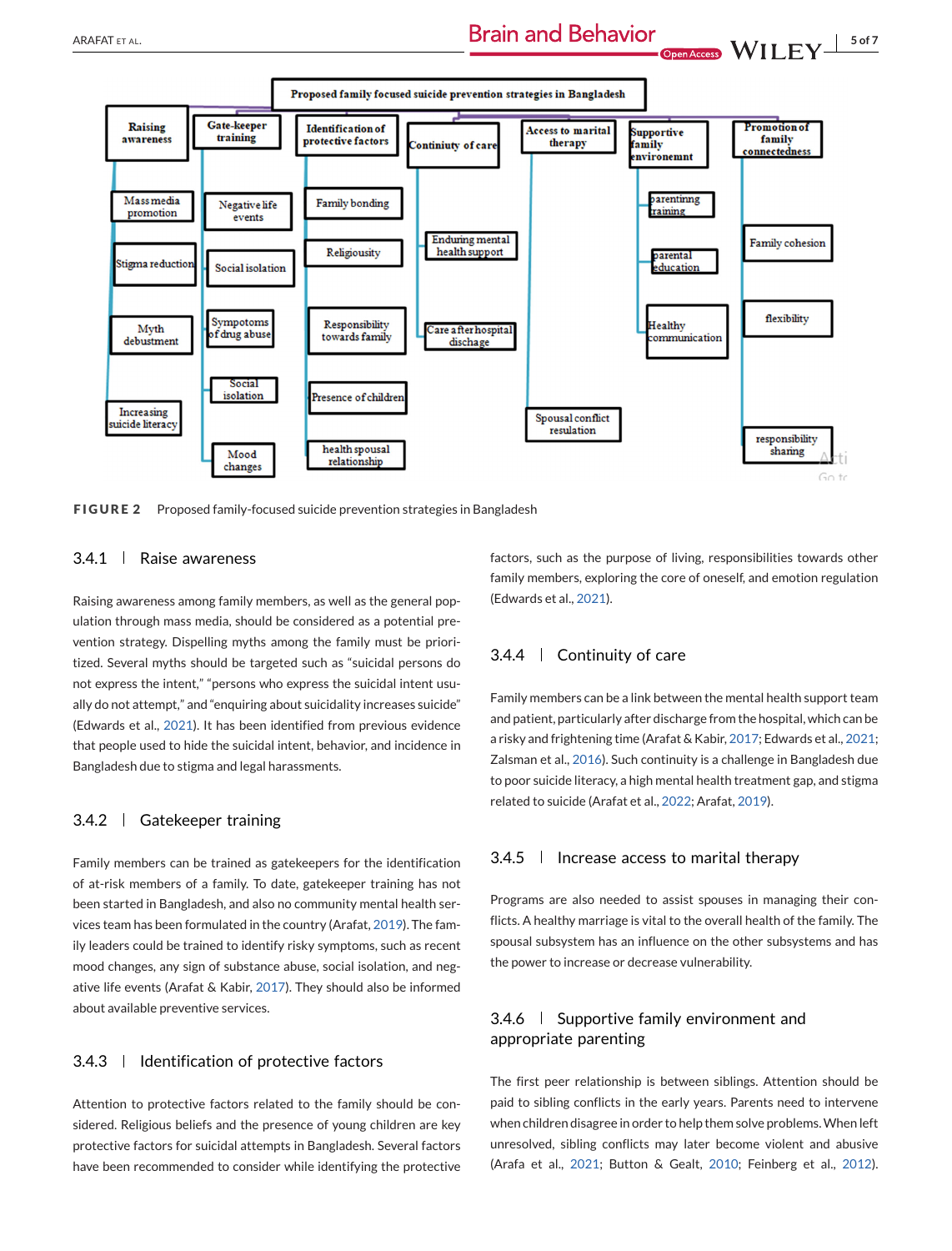**6 Of 78 Of 78 ARAFAT ET AL. 6 Of 78 ARAFAT ET AL.** 

<span id="page-6-0"></span>Parental strategies for managing such arguments, such as negotiation and fair resolutions, could be significant for learning how to get along with others. However, parental education and sibling intervention programs are needed.

#### $3.4.7$  | Promote family communication and connectedness

Effective communication and supportive family relationships can help safeguard a family member against suicide, regardless of the existence of other risk factors. Promotion of family cohesion, flexibility, expressiveness could protect from developing depression, hopelessness, anxiety, and suicide behavior (Ahookhosh et al., 2017; Gouveia-Pereira et al., [2014\)](#page-7-0).

#### **4 CONCLUSION**

The family has an important role to play in suicide prevention in Bangladesh. To date, the potential prevention strategies and their effectiveness have been untapped in the country. Studies are warranted to test the effectiveness of the proposed strategies. Policy makers should include family education and support services while formulating national suicide prevention strategies. Mental health professionals should consider the potential vulnerable and protective factors existing within the family during the assessment of suicidal intent as well as during the management of non-fatal attempts. The mental health professionals could develop family-focused interventions in order to enhance family functioning, resolve interpersonal issues, increase family integration, and social support. Such programs may be developed, in which families may be involved in the prevention and treatment of suicide risk. This also calls out for trainers, academicians, and educational institutions in developing and implementing such programs. Mass media could highlight the family connectedness, responsibility, and identity of self while reporting the suicidal behaviors.

#### **CONFLICT OF INTEREST**

The author(s) declared no potential conflicts of interest with respect to the research, authorship and/or publication of this article.

#### **AUTHOR CONTRIBUTIONS**

*Conceptualization*: S. M. Yasir Arafat, Murad Khan. *Writing – original draft*: S. M. Yasir Arafat and Tamkeen Saleem. *Writing – review and editing*: All authors. *Final approval*: All authors.

#### **DATA AVAILABILITY STATEMENT**

Data sharing is not applicable to this article as no new data were created or analyzed in this study.

#### **PEER REVIEW**

The peer review history for this article is available at [https://publons.](https://publons.com/publon/10.1002/brb3.2562) [com/publon/10.1002/brb3.2562](https://publons.com/publon/10.1002/brb3.2562)

#### **ORCID**

#### *S M Yasir Arafat* <https://orcid.org/0000-0003-0521-5708>

#### **REFERENCES**

- Ahookhosh, P., Bahmani, B., Asgari, A., & Hassanian Moghaddam, H. (2017). Family relationships and suicide ideation: The mediating roles of anxiety, hopelessness, and depression in adolescents. *International journal of High Risk Behaviors and Addiction*, *6*(1), e31573. [https://doi.org/10.5812/](https://doi.org/10.5812/ijhrba.31573) [ijhrba.31573](https://doi.org/10.5812/ijhrba.31573)
- Ara, M. J., Uddin, M. F., & Kabir, M. H. (2016). The causes of suicide and impact of society in Bangladesh. *International Research Journal of Social Sciences*, *5*(3), 25–35.
- Arafat, S., Hussain, F., Hossain, M. F., Islam, M. A., & Menon, V. (2022). Literacy and stigma of suicide in Bangladesh: Scales validation and status assessment among university students. *Brain and Behavior*, *12*(1), e2432. <https://doi.org/10.1002/brb3.2432>
- Arafat, S. M., Hussain, F., Jakaria, K. M., Itu, Z. T., & Islam, M. (2021). Empirical studies on suicide in Bangladesh in a decade (2011–2020). *Global Psychiatry*, *4*(1), 109–122. <https://doi.org/10.52095/gp.2021.10692>
- Arafat, S.M. Y. (2017). Suicide in Bangladesh: A mini review. *Journal of Behavioral Health*, *6*(1), 66–69. <https://doi.org/10.5455/jbh.20160904090206>
- Arafat, S. M. Y. (2018). Suicide prevention activities in Bangladesh. *Asian Journal of Psychiatry*, *36*, 38. <https://doi.org/10.1016/j.ajp.2018.06.009>
- Arafat, S. M. Y. (2019). Current challenges of suicide and future directions of management in Bangladesh: A systematic review. *Global Psychiatry*, *2*(1), 09–20. <https://doi.org/10.2478/gp-2019-0001>
- Arafat, S. M. Y., & Kabir, R. (2017). Suicide prevention strategies: Which one to consider?. *South East Asia Journal of Public Health*, *7*(1), 1–5. [https://doi.](https://doi.org/10.3329/seajph.v7i1.34671) [org/10.3329/seajph.v7i1.34671](https://doi.org/10.3329/seajph.v7i1.34671)
- Arafat, S. M. Y., Mohit, M. A., Mullick, M., Kabir, R., & Khan, M. M. (2021). Risk factors for suicide in Bangladesh: Case-control psychological autopsy study. *BJPsych Open*, *7*(1), e18. <https://doi.org/10.1192/bjo.2020.152>
- Bangladesh Bureau of Statistics. (2015). *Report on Bangladesh Sample Vital Statistics 2015*. Ministry of Planning, Government of the People's Republic of Bangladesh.
- Bangladesh Bureau of Statistics. (2019). *Report on Bangladesh sample vital statistics 2019*. Ministry of Planning, Government of the People's Republic of Bangladesh.
- Berryhill, M. B., Harless, C., & Kean, P. (2018). College student cohesiveflexible family functioning and mental health: Examining gender differences and the mediation effects of positive family communication and self-compassion. *The Family Journal*, *26*(4), 422–432. [https://doi.org/10.](https://doi.org/10.1177/1066480718807411) [1177/1066480718807411](https://doi.org/10.1177/1066480718807411)
- Beydoun, H. A., Beydoun, M. A., Kaufman, J. S., Lo, B., & Zonderman, A. B. (2012). Intimate partner violence against adult women and its association with major depressive disorder, depressive symptoms and postpartum depression: A systematic review and meta-analysis. *Social Science & Medicine*, *75*(6), 959–975. [https://doi.org/10.1016/j.socscimed.2012.04.](https://doi.org/10.1016/j.socscimed.2012.04.025) [025](https://doi.org/10.1016/j.socscimed.2012.04.025)
- Bhandari, P., & Titzmann, F. M. (2017). Introduction. Family realities in South Asia: Adaptations and resilience. *South Asia Multidisciplinary Academic Journal*, *16*, 1–13. <https://doi.org/10.4000/samaj.4365>
- Button, D. M., & Gealt, R. (2010). High risk behaviors among victims of sibling violence. *Journal of Family Violence*, *25*, 131–140. [https://doi.org/10.](https://doi.org/10.1007/s10896-009-9276-x) [1007/s10896-009-9276-x](https://doi.org/10.1007/s10896-009-9276-x)
- Chowdhury, F. Y., & Rojas-Lizana, S. (2020). Family language policies among Bangladeshi migrants in Southeast Queensland, Australia. *International Multilingual Research Journal*, Advance online publication. [https://doi.org/](https://doi.org/10.1080/19313152.2020.1846835) [10.1080/19313152.2020.1846835](https://doi.org/10.1080/19313152.2020.1846835)
- De Silva, W. I. (2005). Family transition in South Asia, provision of social services and social protection. *Asia-Pacific Population Journal*, *20*(2), 13–46. <https://doi.org/10.18356/62708564-en>
- Dillon, G., Hussain, R., Loxton, D., & Rahman, S. (2013). Mental and physical health and intimate partner violence against women: A review of the